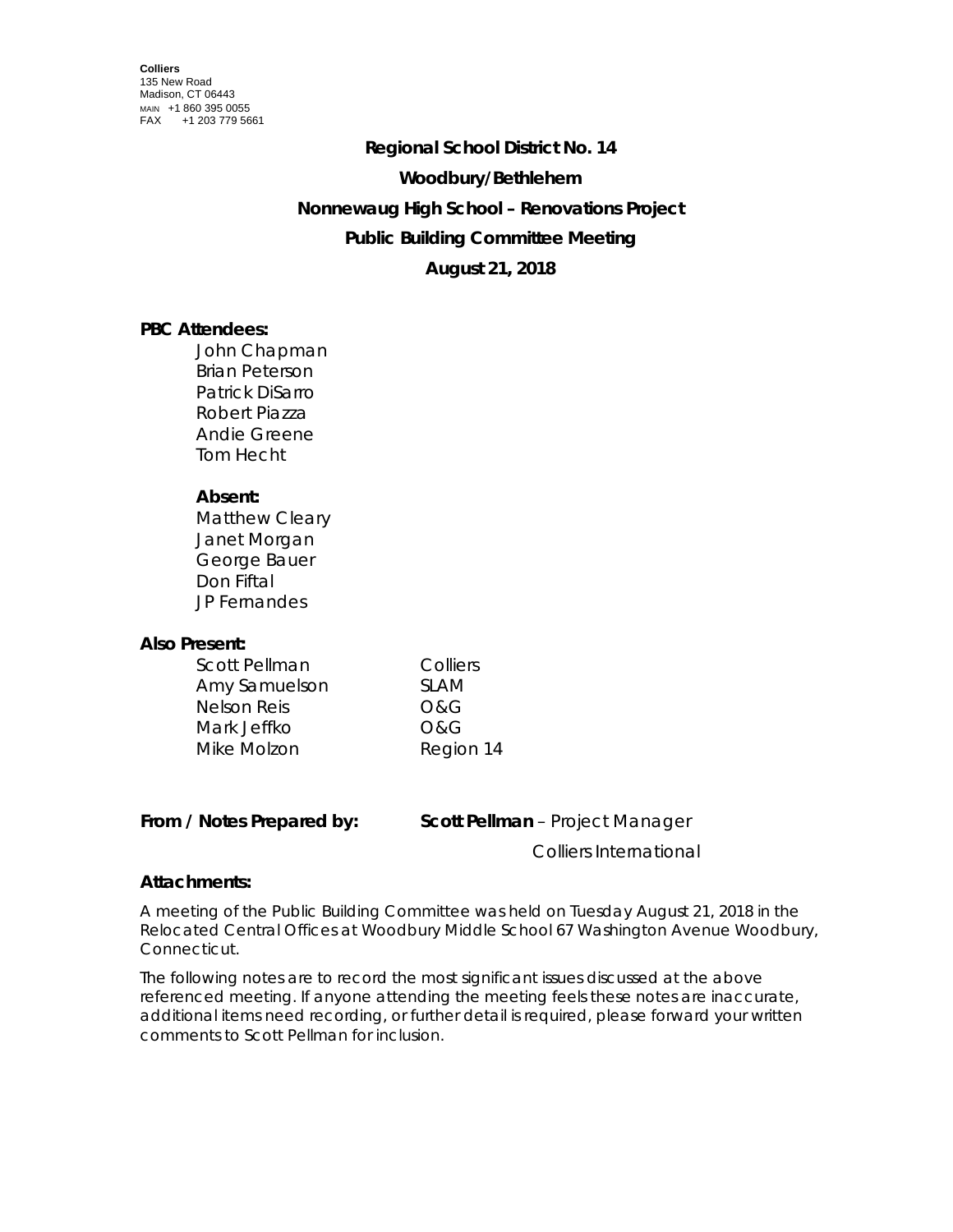- 1. Call to Order The meeting was called to order at 6:35pm.
- 2. OPM Report Scott Pellman reported on the following:
	- **a.** Project Update Phase 2 –

**Project coordination / update** – A number of the building committee members took the opportunity to tour the construction last week with O&G. O&G can expand on the construction progress under their report, it's always a push to the finish and the wet weather lately has slowed the sitework

The project team continues to meet bi-weekly to review scheduling and construction related issues. The team met today with Julie to review any concerns and plan for the return of students and teachers. The team is going to have a quick check in with Julie every other day up to the opening to make sure that the fall semester begins smoothly. We are working on getting an updated site plan from SLAM with graphics that show the new site circulation which can be placed on the web site and distributed to parents. The team is targeting next Wednesday or Thursday to walk the project with Julie, Gary the building official and Janet our Fire Marshal to identify any final concerns or areas that need to be addressed. I also have met with the interim superintendent to bring her up to speed on the project and discuss communication with the project team.

**Furniture and Equipment** - The old furniture was being removed from the gymnasium starting today and will continue through tomorrow. Remaining boxes and equipment identified for re-use will be distributed to the existing classrooms starting this Friday through Saturday. The new furniture will start to arrive this Monday the 27<sup>th</sup>. The new promethium boards for phase 2a were due to be delivered today and installation will begin tomorrow.

**Existing Drywells** – We have previously discussed a concern with the existing septic system drywells specifically that the soil above two of the tanks was depressed. After the last PBC meeting the contractor excavated two of the existing drywell tops that were showing signs of distress. The precast tops that were exposed showed deterioration with the rebar and concrete. An RFP was developed to have the contractor provide a delegated design and cost to replace the tops in kind. We are expecting that proposal shortly and it will be priced per tank. Currently two of the tanks are assumed to be in poor condition but all tanks will be exposed and inspected.

Nelson Reis discussed the proposed solution.

John Chapman inquired if there would be a review of the process by the design team. Response – Yes.

**PBC information packet and Finance Subcommittee meeting** – All committee members should have received an electronic copy of information that will be discussed this evening. The information included Colliers field reports, the O&G monthly report, Colliers contingency status report, O&G's application for payment #12 and Amendment #11 for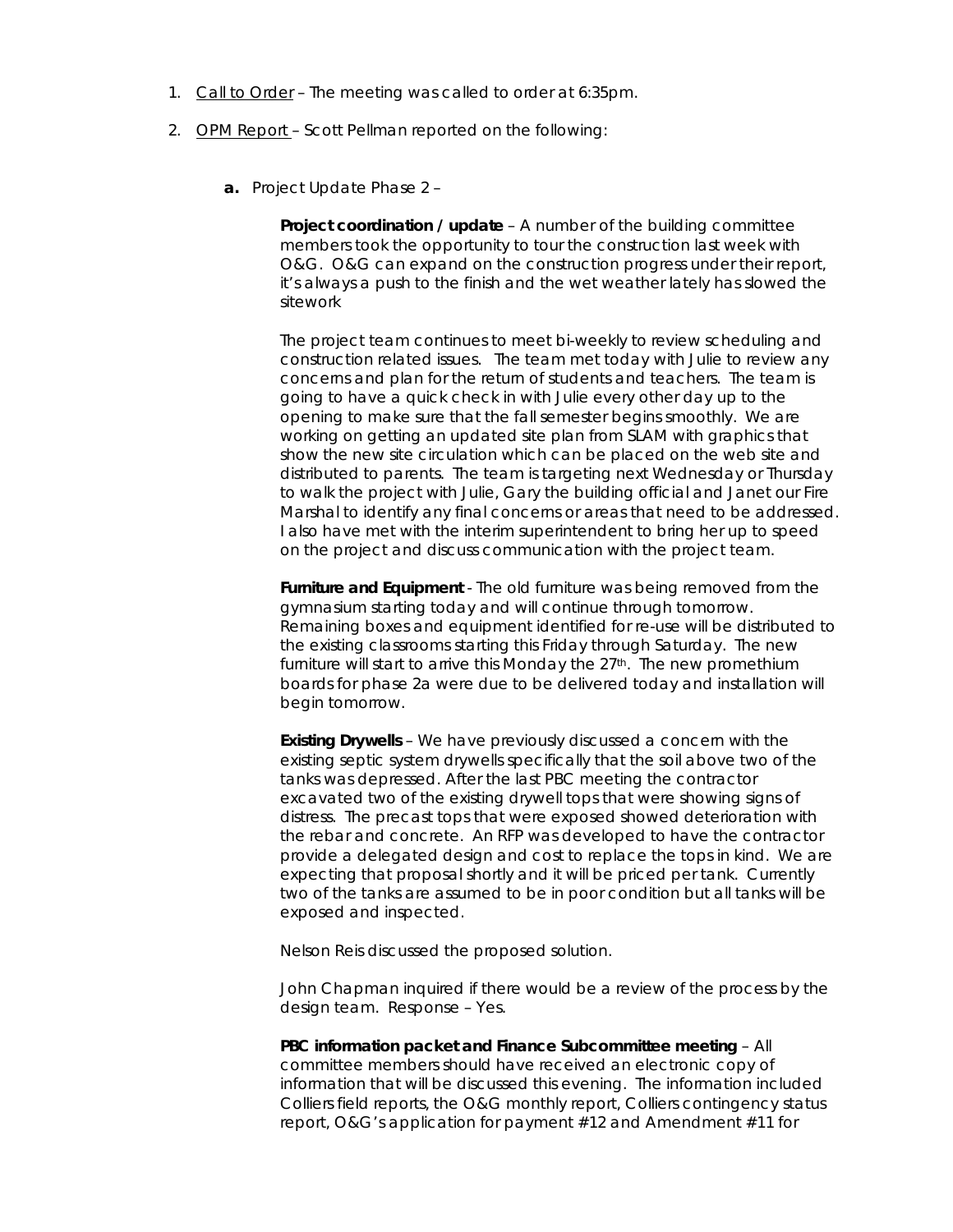SLAM. We met last Wednesday with the Finance Subcommittee and reviewed payment application #12 along with the contingency status log and current project budget. To date we have only expended approximately \$204,000 in contingency funds with an additional \$275,000 identified, however 50% of that total would be applied for the soccer and baseball/softball field renovations.

Robert Piazza asked about the total contingency and if it included O&G's GMP contingency. Response – No - O&G's is separate from the owner contingencies. Nelson Reis stated that it is currently 1.4 million.

**Amendment #11** - This Amendment is for special inspections coordination and sign-off which is a service that was not included in SLAMS original proposal. We explored having the testing lab provide this service but they were unable to do so and believe it is better to have the engineer of record provide this service. SLAM revised the proposal as requested to be hourly NTE.

John Chapman asked is it was for the entire project duration - Response – Yes.

**John Chapman made a motion that the building committee approve Amendment #11 dated June 26, 2018 in the amount not to exceed of \$22, 500 for special inspection coordination. Seconded by Andie Greene - Discussions – All in favor - Unanimous**

> **SCG-046 update** - We reached out to the State and were notified that there were two previous projects that had not been closed out and are holding up our first reimbursement check. Wayne and Patricia have been diligently working on this and hand delivered a package of information to the OSCG&R offices this past Thursday. I have requested that they reach out to Michelle Dixon to see if the submitted information will allow closure of the open projects. The State is currently moving all projects over to their new system that will become active on October 1, 2018. We have been told that the new system should reduce the timeline for reimbursement from 60 days to 45 days.

John Chapman stated that he will follow up with Wayne McAllister on the status of the state reimbursement.

#### 3. Architects progress update – Amy Samuelson

**a. Phase 2 –** SLAM has been working closely with Colliers and the school coordinating the furniture deliveries with Christine Hopkins who is responsible for scheduling and deliveries for SLAM. Julie has been provided finish boards to show teachers what is coming. SLAM is working on new egress plans for phase 2 opening. Amy has an RFI for a dedication plaque and has a design prepared for comment. One question is which superintendent gets put on the sign, this can wait – should SLAM work with the administration to select a logo or the committee could do that.

John Chapman will discuss with the administration and the board to decide what's best for the future plaque.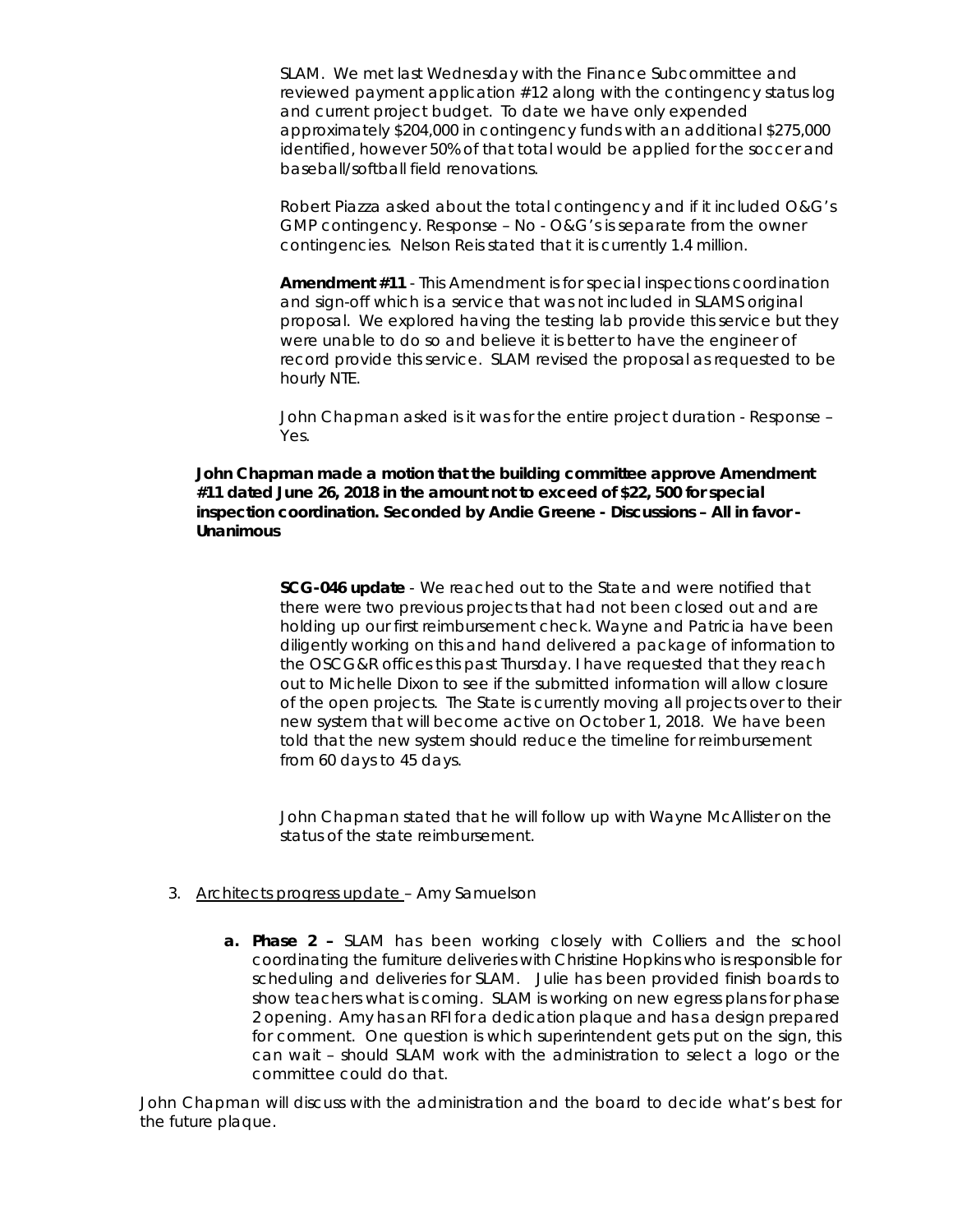Tom Hecht asked what happens if the furniture is damaged – Response - It could be rejected immediately of could be replaced. The venders should have all the furniture for the project now so replacements should be readily available.

Robert Piazza asked about extra furniture - Response – The project did not purchase extra furniture because the State does not reimburse for attic stock furniture. There are some extra ADA accessible tables specifically in the Cafeteria.

- 4. Construction Manager Update Nelson Reis Project Manager
	- **a. Phase 2 – Work**. The weather has been unusual, we started with a dry summer and went into a very tropical pattern and lost about 1 to 1.5 weeks but have picked up time placing curbs for paving by doubling of the crews. Paving was pushed out one week to the 27<sup>th</sup>. O&G will be meeting with Julie, Colliers and SLAM. There are between 110 and 130 workers on site. Cleaning crews are working on non-construction areas. Washing and waxing of the new floors for the new second floor classrooms has begun and the spaces will be ready for furniture delivery and installation on Monday. Crews have been working 6-day weeks. All abatement work for the summer has been completed and all clearances have been secured. We have minimal phase 3 abatement work to do on the second shift. There will still be small areas to address on weekends and breaks. Heavy demolition has been completed for Phase 3. O&G will stand down on the first day of school but will work 6 days a week until opening. We walked the committee members through the project last week in two sessions and everyone saw the work that needed to be done. There was a pre-installation meeting for the ball fields this past week. The pre-work has begun and their submittals are in. Kevin Foley and Liberty landscaping will warranty the fields and they have a schedule to meet so they can be played on in the spring.

Patrick DiSarro asked about freshman orientation – Response - Pre- orientation training is on the  $28<sup>th</sup>$  in the gym, Freshman orientation was scheduled for the  $30<sup>th</sup>$  but has been moved to September 4<sup>th</sup>. O&G is coordinating the details with Julie and her staff.

Tom Hecht asked if O&G was comfortable from the time you pave and then have traffic on the new pavement? Response - As far as the logistics of paving the binder can support the traffic and the finish pavement will be done at the last phase of the project. The VoAg building parking has not yet been constructed. There will still be work within the bus loop.

John Chapman asked about exterior work and repointing – Response – It has not commenced and is scheduled to be performed at one time starting next year. There will be a pre-renovation meeting with the contractors.

Next week there will be a safety stand down to re-orient the trade contractors for the coming year. Julie will be approached. John Chapman stated that he would like to attend.

Patrick DiSarro asked about the direction signage for the new traffic patterns. – Response – It will be installed prior to the start of school and should be in place for a dry run this Friday.

Mike Molzon commented on the work and the new mechanical systems, the guys are doing a good job. The irrigation system works well.